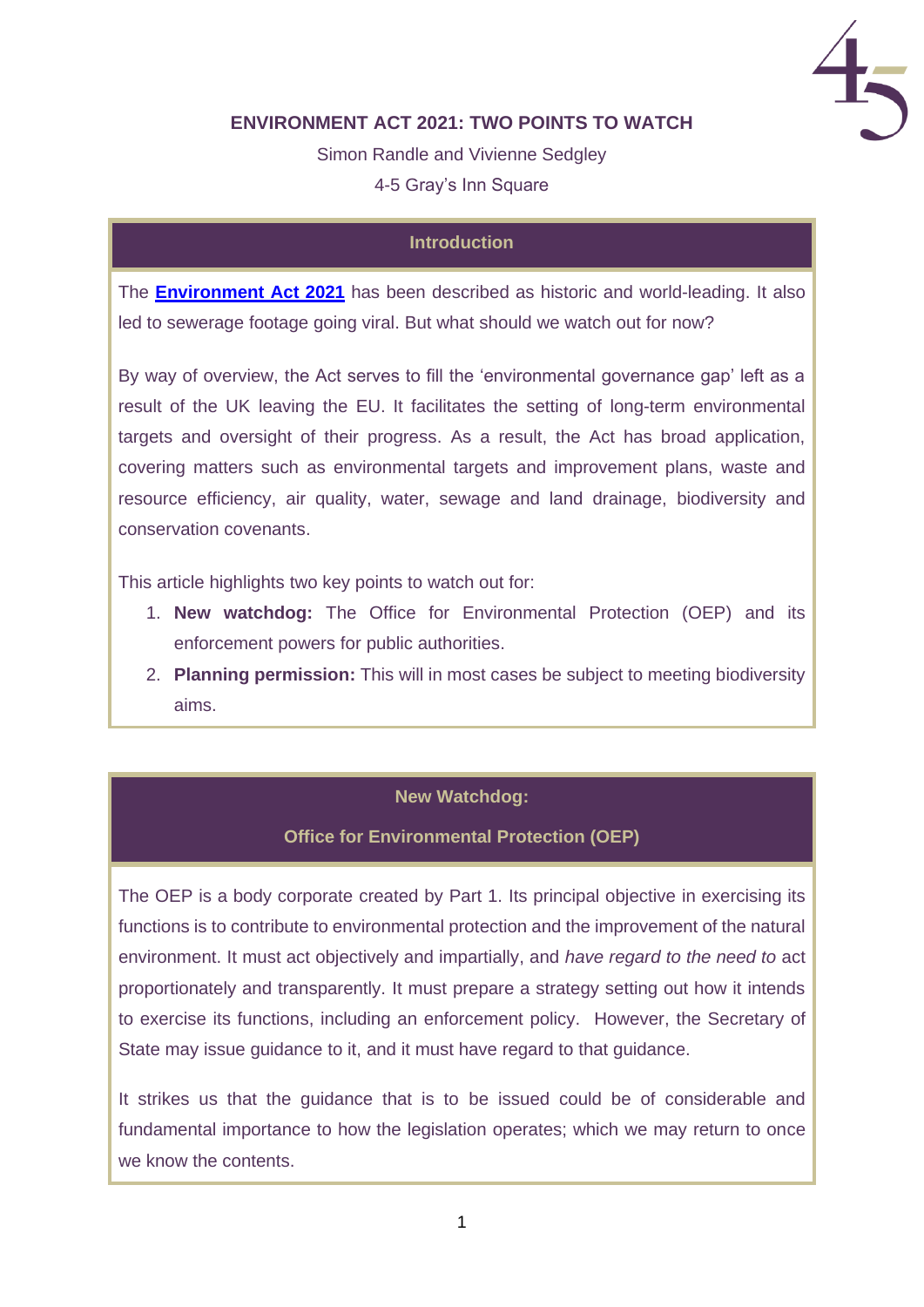

Headline points include:

- **Duty to co-operate (s.27):** Persons whose functions include functions of a public nature must co-operate with the OEP and give it such reasonable assistance as it requests (s.27). There are exceptions, e.g. for the devolved legislatures, courts and the Houses of Parliament.
- **Information notices (s.35):** If the OEP has reasonable grounds for suspecting a public authority has failed to comply with environmental law and considers that the failure, if it occurred, would be serious, it *may* give the authority an information notice. The authority is required to respond in writing within 2 months, setting out any steps it intends to take and so far as is reasonably practicable, providing the requested information. A public authority means most persons carrying out any functions of a public nature (s.31(3)).
- **Decision notices (s.36):** The OEP *may* give a public authority a decision notice and set out steps it considers should be taken, if satisfied there has been a serious failure to comply with environmental law. The recipient must respond within 2 months.
- **Environmental review (s.38):** Where the OEP has issued a decision notice, it may also apply to the High Court for environmental review. An environmental review is a review of alleged conduct that is described in the decision notice as constituting a failure to comply with environmental law. If the Court finds the authority has failed to comply with environmental law, it must make a *statement of non-compliance* and may grant certain remedies. The authority must within 2 months publish a statement setting out the steps it intends to take.
- **Judicial review in urgent cases (s.39):** Where the OEP considers a public authority has seriously failed to comply with environmental law, *and the urgency condition is met*, it may apply for judicial review or statutory review. The urgency condition is that it is necessary to prevent or mitigate serious damage to the natural environment or to human health. If the Court finds the authority has failed to comply with environmental law, the authority must within 2 months publish a statement setting out the steps it intends to take.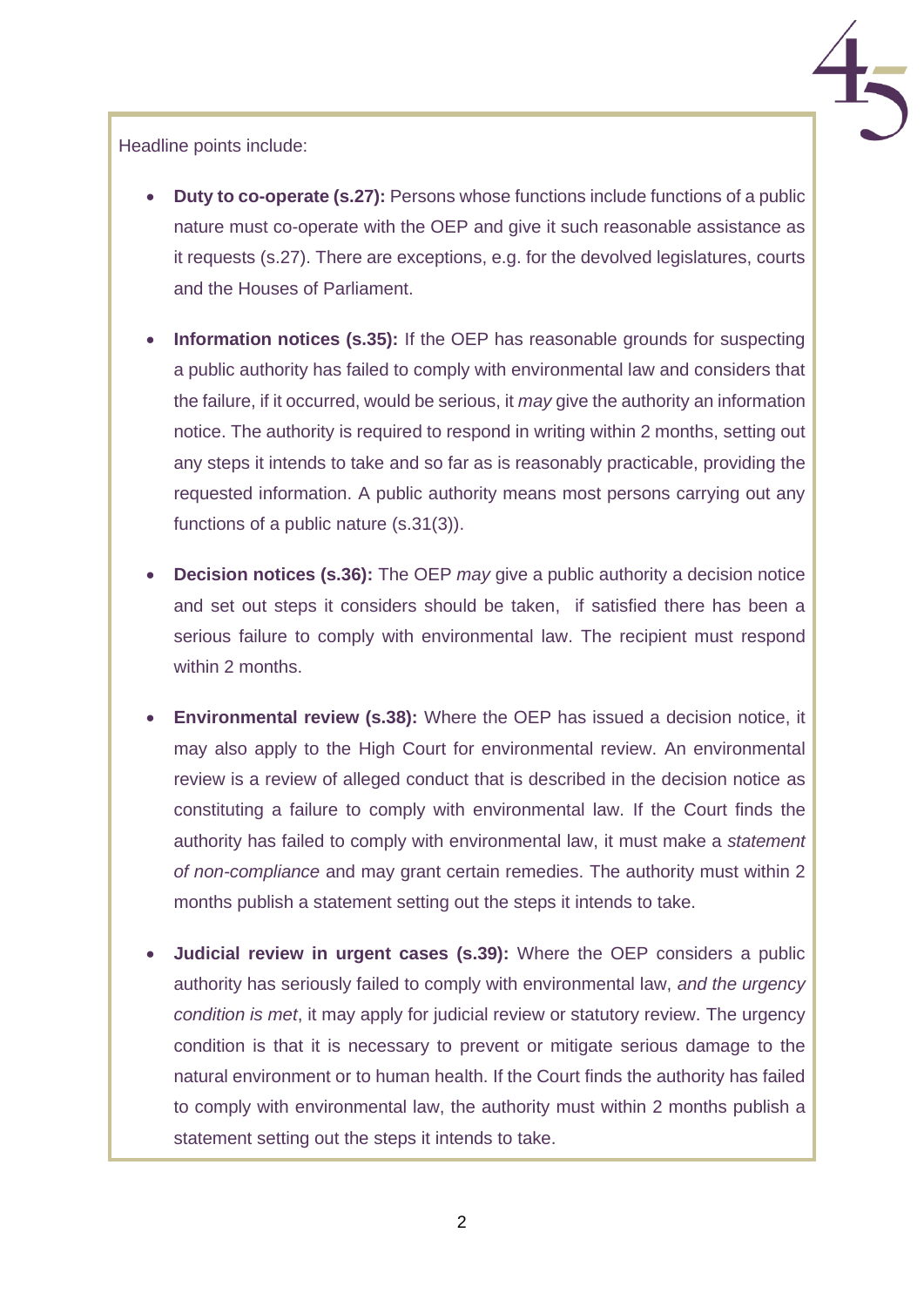#### **Planning permission:**

**Subject to meeting biodiversity aims**

Headline points include:

- **Town and Country Planning Act 1990 (s.90A and schedule 7A):** These new additions make most developments under the 1990 Act subject to a condition to secure that the *biodiversity gain objective* is met. However, there are exceptions for development orders, urgent Crown developments and other developments to be specified by the Secretary of State in regulations. It will be interesting to see whether a specific exception is made for the Government's 'Freeports' that are intended to be hives of activity subject to a simplified planning process.
- **Biodiversity gain objective:** The *biodiversity gain objective* would be met where there is at least a 10% increase in biodiversity after development. The Secretary sets the metric for measuring biodiversity values and may amend the relevant percentage, so there is flexibility, allowing it to be revised from time to time. **[DEFRA](https://www.gov.uk/guidance/biodiversity-metric-calculate-the-biodiversity-net-gain-of-a-project-or-development)** currently refer to the biodiversity metric 3.0 published **[here](http://nepubprod.appspot.com/publication/6049804846366720)**.
- **Planning Act 2008 (s.103(1A), 104(3)(3A)(3B), 105(3)(4) and schedule 2A):** These new additions make similar provision for development consent orders for nationally significant infrastructure projects. Where there is a *biodiversity gain statement* in any relevant national policy statement, the Secretary of State may not grant an application unless satisfied that it is met by the development. However, certain developments may be excluded by regulations made by the Secretary of State.
- **Biodiversity gain statement:** This is a statement of government policy in relation to the biodiversity gain to be achieved in connection with certain developments. It *must* set out a biodiversity gain objective of at least 10% and *may* specify how particular developments must meet the objective. The Secretary of State similarly sets the metric for measuring biodiversity values and may amend the relevant percentage.

These provisions give added statutory status to existing policy provisions, such as: